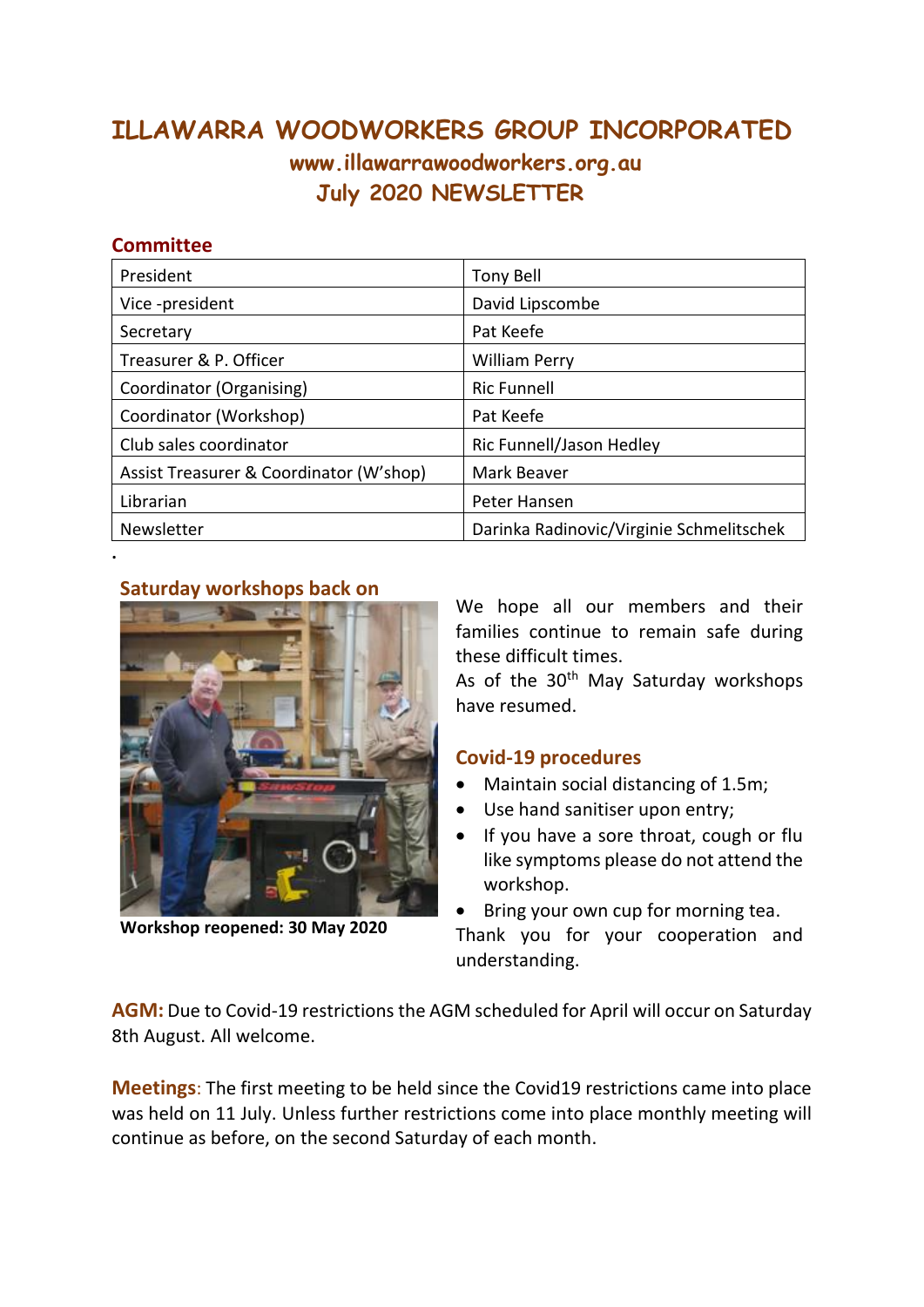Meetings for the remainder of the year are as follows: August 8 (AGM), September 12, October 10, November 14, December 12. Meeting starts at 9.00am all members welcome.

**Animal habitat boxes:** All 210 possum boxes that were built for the animals impacted by the south coast bushfires have been distributed. The boxes have proven to be popular. The Wollongong Yacht Club ordered a box to house the kestrel that regularly returns each year to nest in the Yacht Club roof cavity.

**Metal objects:** Please remember all reclaimed wood must be scanned to ensure it is free of metal objects. Recently a screw was found in the dust collection bag of the thickness planner. Metal objects embedded in wood not only damage tools and machinery but can also act as shrapnel resulting in serious injury. The club has a metal detector, please use it on all reclaimed, recycled wood.





**Club metal detector. Screw found in thickness planner**

**Cancellations:** Due to Covid19 the following have been cancelled:

- The Fairy Meadow School workshop program for 2020 has been cancelled.
- Helensburgh Country Fair.



**SHOW & TELL**

**Illawarra Woodwork sign by Rick Funnell**